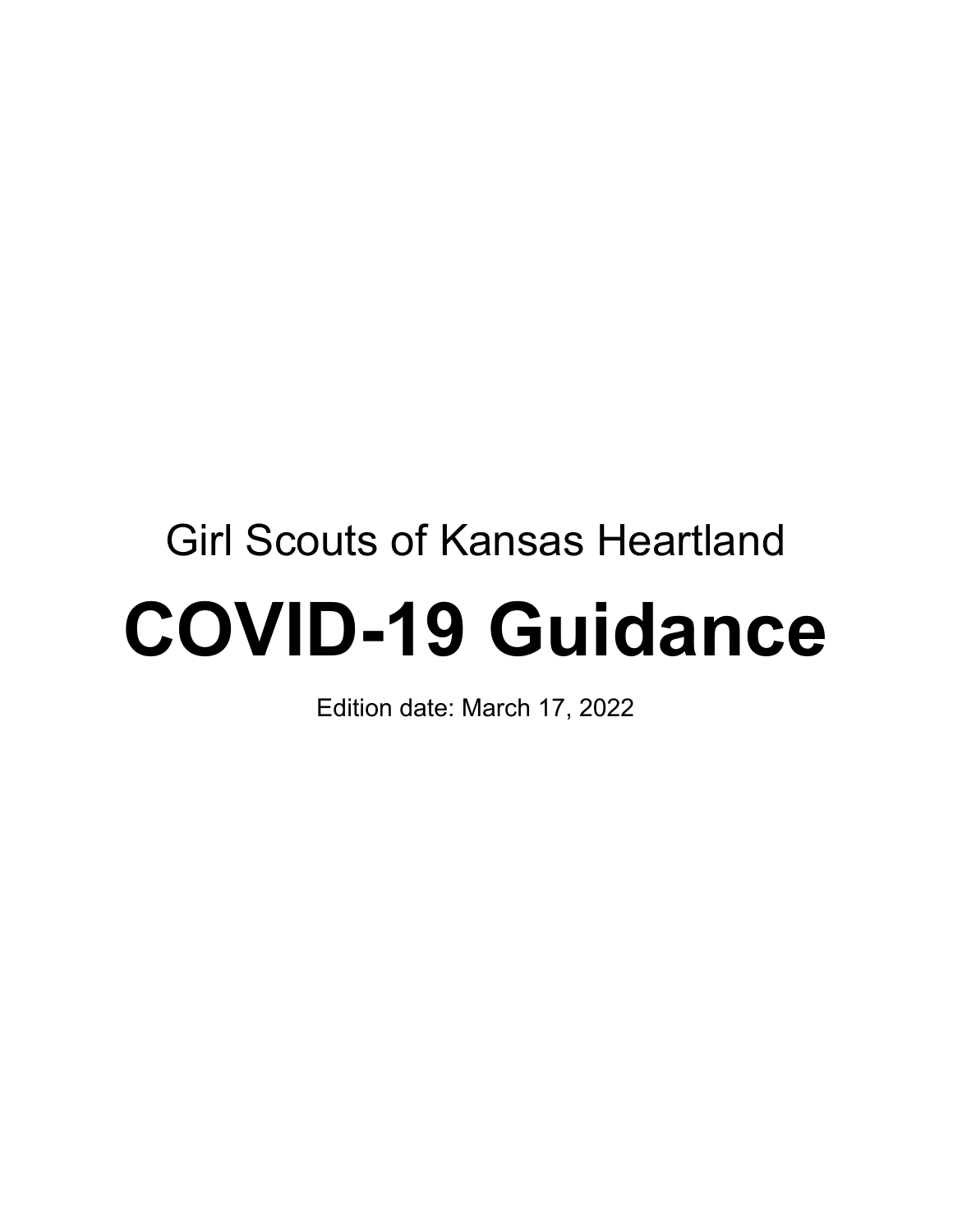# Edition date: 1/5/2022

| ❖                                   |  |
|-------------------------------------|--|
|                                     |  |
|                                     |  |
|                                     |  |
|                                     |  |
|                                     |  |
|                                     |  |
|                                     |  |
|                                     |  |
|                                     |  |
|                                     |  |
|                                     |  |
|                                     |  |
|                                     |  |
|                                     |  |
| $\mathbf{r}^{\bullet}_{\mathbf{a}}$ |  |
|                                     |  |
|                                     |  |
|                                     |  |
|                                     |  |
|                                     |  |
| $\frac{1}{2}$                       |  |
|                                     |  |
|                                     |  |
|                                     |  |
|                                     |  |
| ❖                                   |  |
|                                     |  |
| ❖                                   |  |
| ❖                                   |  |
|                                     |  |
|                                     |  |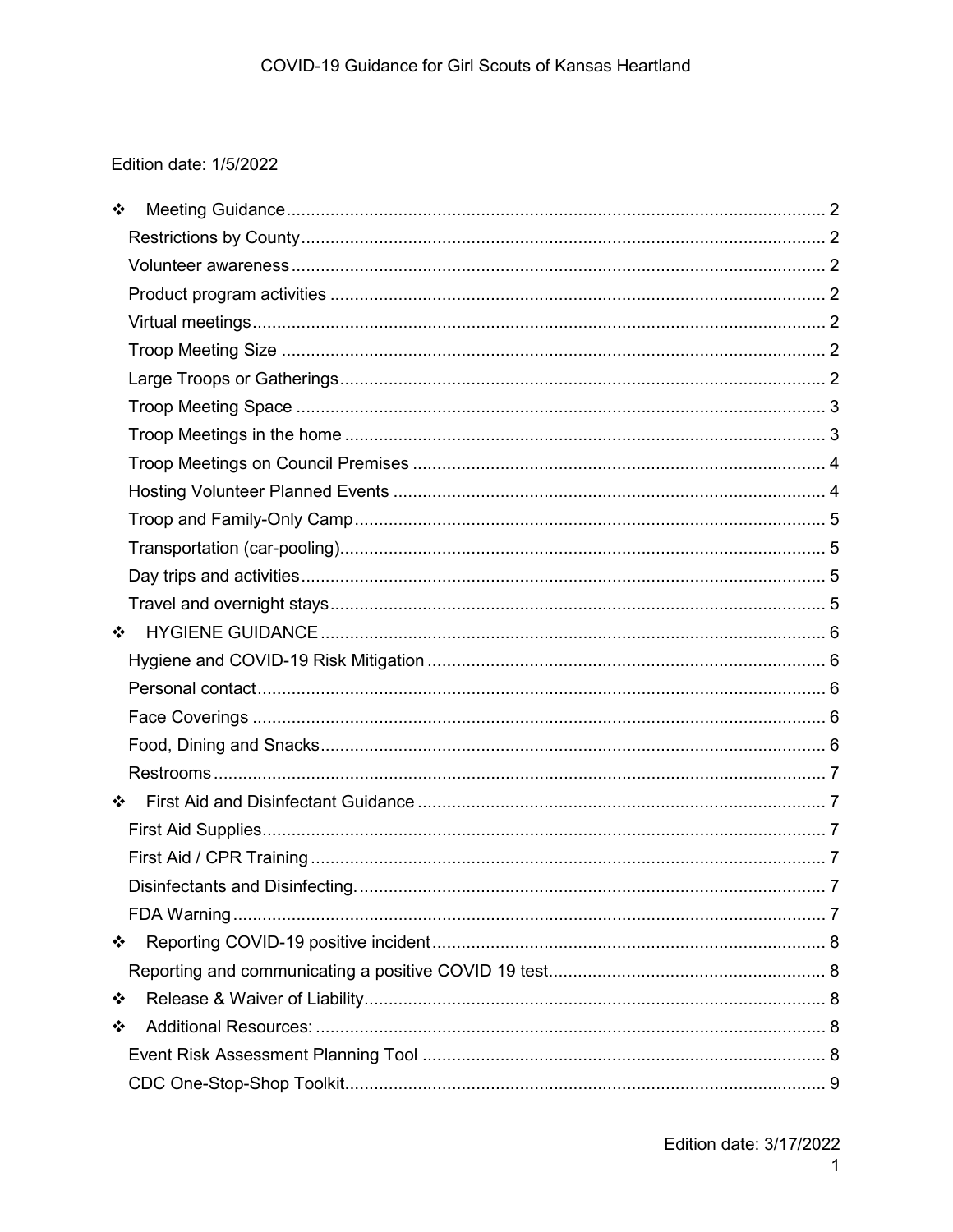# <span id="page-2-0"></span>**MEETING GUIDANCE**

GSKH has provided COVID-19 safety and health guidance for Service Units to share with their volunteers, recognizing that the timing of resuming in person troop meetings and activities, including all activities related to drop off and pick up of product program supplies, will vary from county to county and even town to town in certain regions of the state. This guidance is intended to be used for volunteers in conjunction with Safety Activity Checkpoints and according to Kansas and SU's local COVID-19 circumstances which remains fluid. This guidance is being provided during a time when infection rates are dropping. It is important that you continue to monitor local, state and federal guidelines and the other resources indicated below such as the [Center for Disease Control \(CDC\). G](https://www.cdc.gov/coronavirus/2019-ncov/index.html)SKH may, but is not obligated to, modify this guidance, from time to time, in its sole discretion.

# <span id="page-2-1"></span>**Restrictions by County**

Before implementing local, state and federal guidelines, first and foremost: Check local restrictions for small gatherings in the troop home county. They could vary greatly from county to county, or even from town to town. Check with [Kansas Department of Health and](https://www.coronavirus.kdheks.gov/)  [Environment \(KDHE\)](https://www.coronavirus.kdheks.gov/) to ensure your compliance with your town and county norms.

#### <span id="page-2-2"></span>**Volunteer awareness**

Please be reminded, and acknowledge understanding, that COVID-19 is an extremely contagious virus that spreads easily in the community. Everyone should take all reasonable precautions to limit potential exposure for girls, themselves and families. Service Units and troops should highlight this important message in a way that promotes awareness, preparedness, health and community service. It is an important time to be a great Girl Scout and demonstrate Girl Scout values.

Since the COVID-19 pandemic continues to change as infection rates rise and fall in different areas, there may be regional differences or developments that occur after this edition is provided. Continue to follow real-time local, state [a](https://www.fsis.usda.gov/wps/wcm/connect/fsis-content/internet/main/topics/recalls-and-public-health-alerts/additional-recall-links/state-departments-of-public-health/ct_index)nd [national](https://www.cdc.gov/coronavirus/2019-ncov/index.html) [d](https://www.cdc.gov/coronavirus/2019-ncov/index.html)irectives and discuss plans with families before meetings or events.

#### <span id="page-2-3"></span>**Product program activities**

Please follow all troop meeting safety guidelines along with individually provided activity guidelines for any product related activity. This includes all activities related to cookie sales and fall product sales.

#### <span id="page-2-4"></span>**Virtual meetings**

Meeting options may need to be flexible based on the fluid nature of COVID-19 risk. Troops that are able to run online meetings can do so if this is in the best interest of the troop. Continue to use the Safety Activity Checkpoints for Virtual Meetings. GSKH can make available to service units and troops a low cost Zoom license if requested.

#### <span id="page-2-5"></span>**Troop Meeting Size**

While previous restrictions on gathering limits have expired, be aware of any new restrictions that maybe put in place as the infection rates fluxuate. Where there are differences in state, local, and GSKH guidelines, always follow the most restrictive.

#### <span id="page-2-6"></span>**Large Troops or Gatherings**

Large troops are wonderful and are encouraged to stay together! Previous restrictions on gathering limits have expired, but if gathering limits are re-introduced, confirm the number of people that are permitted and remind volunteers to allow for proper girl-to-adult ratios. It is strongly recommended to meet outdoors as opposed to indoors.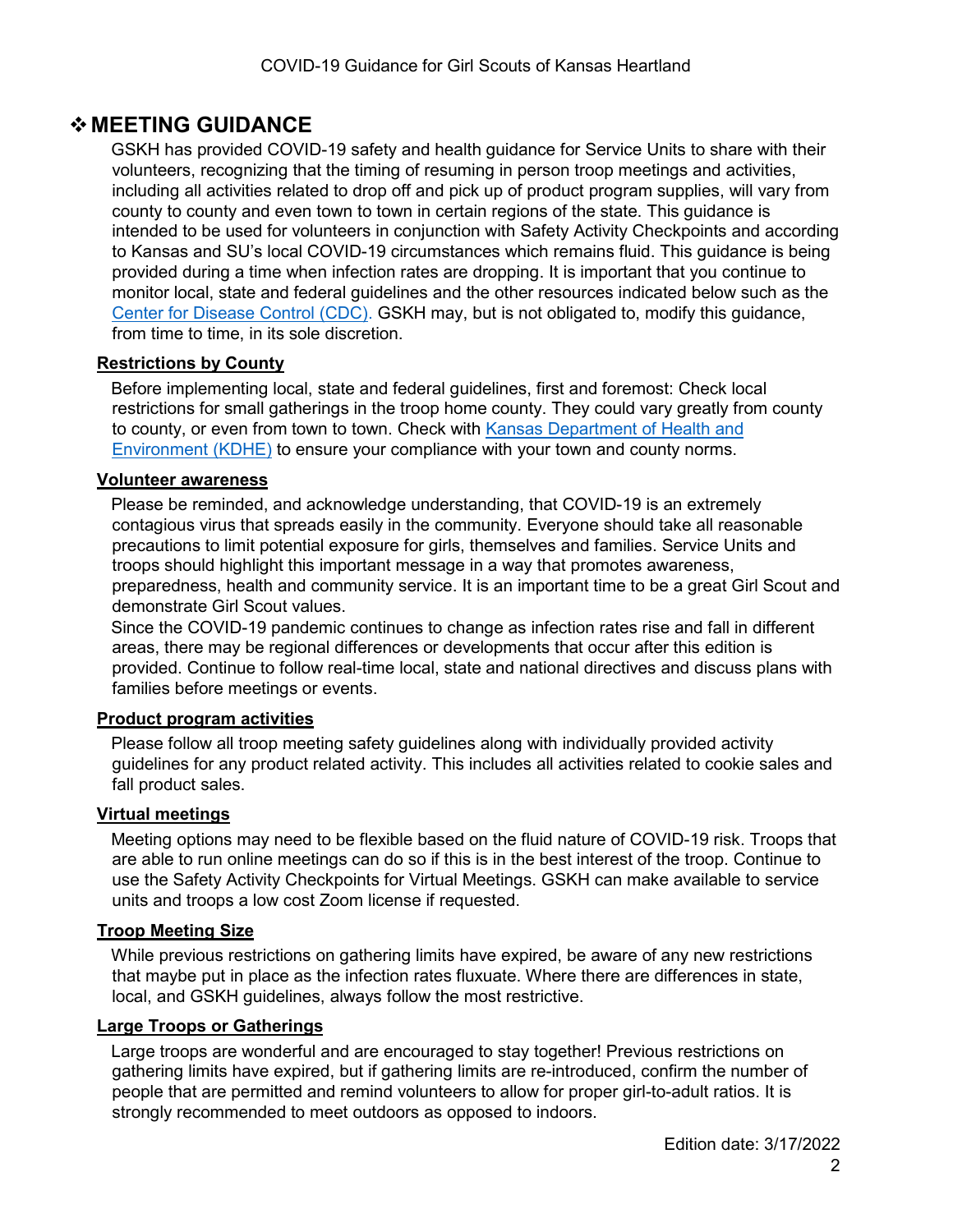Answers to the following questions will help guide troop meeting decisions:

- Do state and local law permit larger gatherings?
- How many people permitted?
- Have schools been re-opened for in-person classes?
- Is the event indoors or outdoors? (outdoors is safer than indoors when considering transmission)

Always follow CDC guidance and all council guidance available in this document pertaining to large in-person gatherings and/or hosting volunteer planned events.

#### <span id="page-3-0"></span>**Troop Meeting Space**

Outdoor spaces are strongly recommended for meetings when the weather permits. Please get advance permission from the property owner or the jurisdiction that provides the location. For meetings held at public facilities, contact the facility ahead of time and ask:

- Is the space cleaned, and touch surfaces (i.e., tabletops, light switches, chairs, etc.) sanitized, at least daily?
- Who else uses the space (how often, what size is the group)? Is the space cleaned between groups?

Supplement any practices that are less ideal. For example, if the troop arrives after another user group, plan to bring sanitizing wipes to get the space ready for the troop. Face coverings are optional and should be a decision made by troop leadership based on CDC or local health guidelines.

#### <span id="page-3-1"></span>**Troop Meetings in the home**

GSUSA suggests no meetings in the home out of concern that there would be greater risk of exposure to other family members. In certain exceptional situations and due to the current COVID-19 risk restricting public meeting options, GSKH will allow in-home meetings as a last resort on a case by case basis, particularly for those troops in rural areas who have regularly and successfully met in the home, have no elderly or immune compromised family members in the home, and do not have access to a virtual option. However, there will be a meeting place approval process required, which is why the recommendation, ideally, is to stay away from inhome meetings.

To assist with the meeting place approval process, safety checkpoint considerations include:

- The home must be the home of a registered, background checked, council approved Volunteer.
- GSKH requires membership and background checks for all adults living in the home.
- Girls may not meet in a home where a registered sex offender lives.
- The troop needs to be able to focus without disruptions from other household members.
- Animals should be kept in a place that is separate from the meeting space.
- Homeowners should consider any personal homeowner insurance implications. The Homeowner should ask their Homeowner's insurance carrier if there are any insurance exclusions regarding holding troop meetings at the home, in the event an accident or injury occurs.
- Weapons must be completely out of view and stored in a locked space.
- Medication, dangerous cleaning products, or any poisonous substance must be stored in a secure space out of sight, preferably locked.
- Meetings should ideally be held outdoors, perhaps in the back or front yard of the home (this is a COVID-19 specific precaution).
- Ensure that the Hygiene and Risk Mitigation and all other guidance in this document are followed. (this is a COVID-19 specific precaution)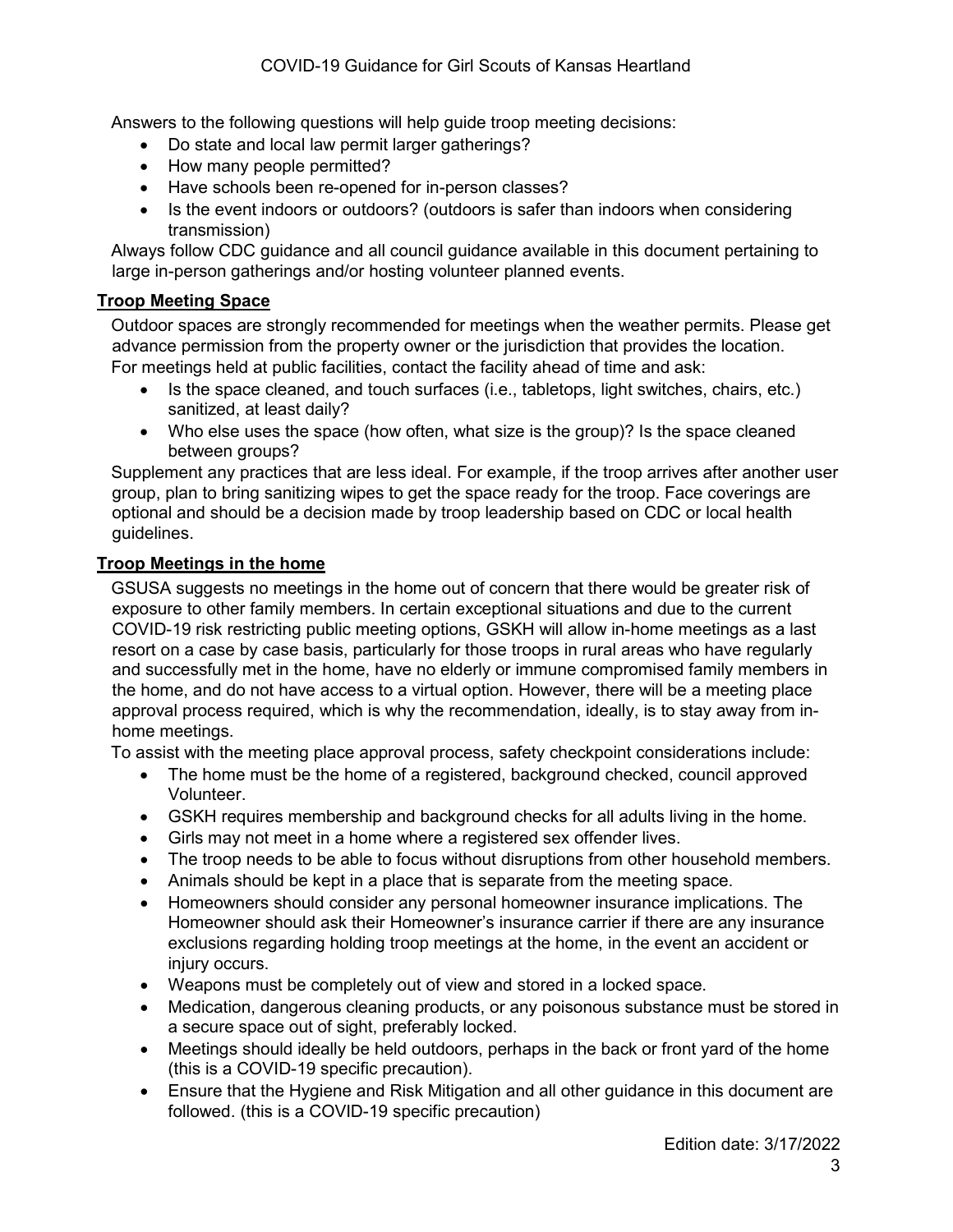• Face coverings are optional and should be a decision made by troop leadership based on CDC or local health guidelines.

## <span id="page-4-0"></span>**Troop Meetings on Council Premises**

Since regular troop meeting spaces may not be available, GSKH has council property such as little houses, staff offices, camp property and other limited facilities for troops to meet. It is always best to opt for outside meetings than inside, whenever possible.

All safety guidelines must be carefully adhered to in accordance with CDC, state, local health authorities and as outlined in this document including:

- Restrictions by counties and/or towns
- Volunteer Awareness
- Troop meeting Size
- Large Gatherings (when applicable, over 15 persons)
- Hygiene and COVID-19 Risk Mitigation (enforce social distancing)
- First Aid Supplies
- Disinfectants and Disinfecting
- Personal Contact
- Face Coverings
- Release & Waiver of Liability

#### <span id="page-4-1"></span>**Hosting Volunteer Planned Events**

As with hosting troop meetings above, volunteer planned events must follow all GSKH guidance provided in this document as well as those provided by the CDC, state and local health authorities. If the event is being planned at a third-party property or off-site facility, call ahead to ensure the property or facility owners are following the same standard of guidelines and safety protocols. Be prepared to fill in for areas where they may fall short, bringing disposable face coverings if needed for example. It is the event coordinator's responsibility to ensure girl and guest safety, to the fullest extent possible. The GSKH guidelines in this document apply, with special emphasis on the following (same as Troop Meetings):

- Restrictions by county and/or town
- Volunteer Awareness
- Troop meeting Size
- Large Gatherings (when applicable, over 10 persons)
- Hygiene and COVID-19 Risk Mitigation (enforce social distancing)
- First Aid Supplies
- Disinfectants and Disinfecting
- Personal Contact
- Face Coverings
- Release & Waiver of Liability

When/if the attendees are coming from outside the SU's immediate jurisdiction, become familiar, whenever possible, with the risk factor of the location from which guests are coming. If the risk is high, consider special accommodations or a contingency plan for how best to handle that situation. To support this assessment, [Georgia](https://covid19risk.biosci.gatech.edu/) Tech College of Sciences created a Georgia [Tech](https://covid19risk.biosci.gatech.edu/) [-](https://covid19risk.biosci.gatech.edu/) [Event](https://covid19risk.biosci.gatech.edu/) [Risk Assessment Planning Tool](https://covid19risk.biosci.gatech.edu/) which is an interactive map that tracks and provides the COVID-19 risk factor by inputting the number of attendees and the county in question.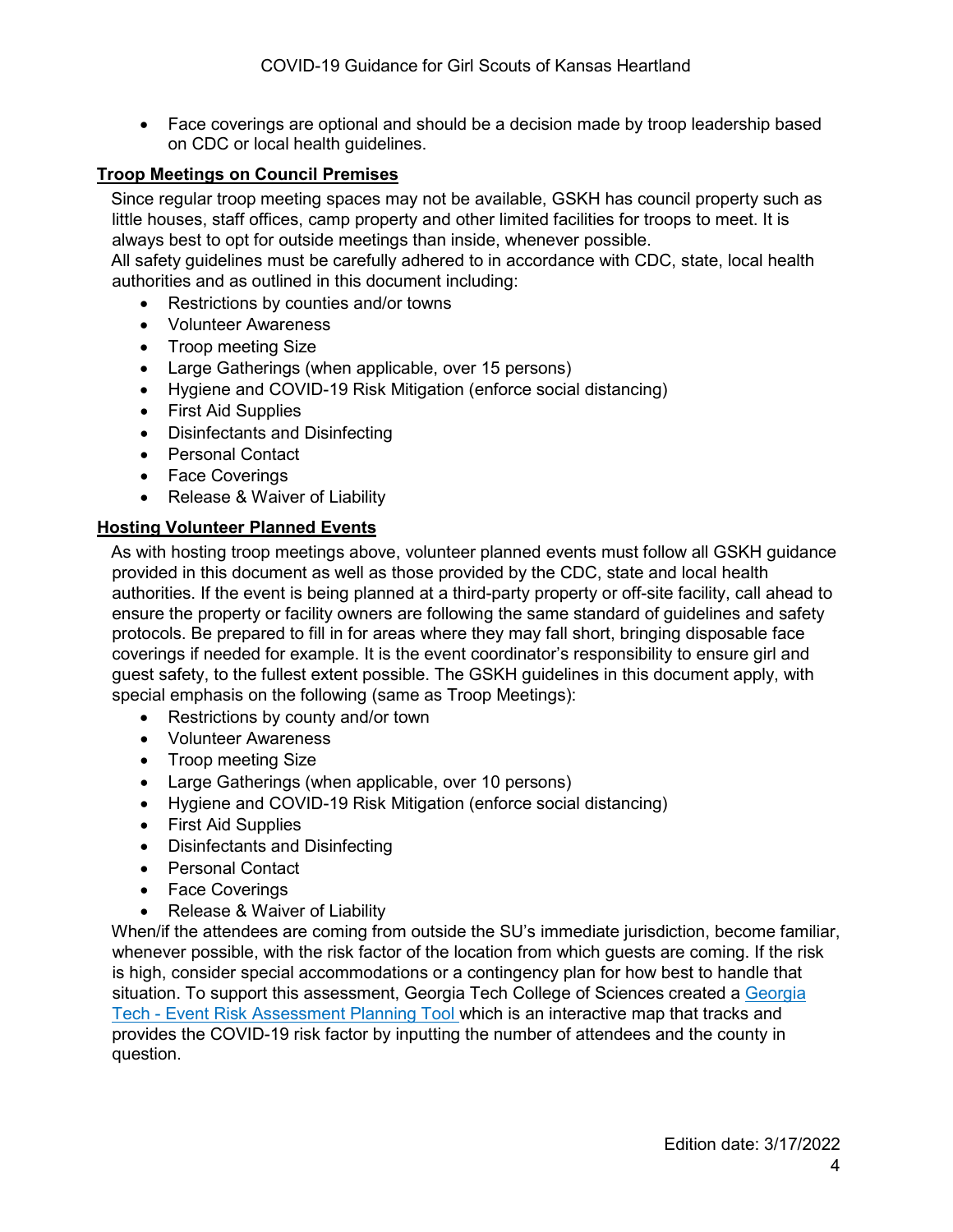# <span id="page-5-0"></span>**Troop and Family-Only Camp**

Troop and family only overnight camp is permitted. It is also permited by reservation at our camp properties. GSKH guidelines in this document apply, with special emphasis on the following (same as Troop Meetings):

- Restrictions by county and/or town
- Volunteer Awareness
- Troop meeting Size
- Large Gatherings (when applicable, over 10 persons)
- Hygiene and COVID-19 Risk Mitigation (enforce social distancing)
- First Aid Supplies
- Disinfectants and Disinfecting
- Personal Contact
- Face Coverings
- Release & Waiver of Liability

# <span id="page-5-1"></span>**Transportation (car-pooling)**

It is strongly recommended that individual parents drop off and pick up their own girls from meetings and carpooling or public transportation should be avoided and not encouraged in order to maintain social distancing. When necessary, car-pooling must observe safety precautions.

For example:

- Keep car window opened, at least slightly, to circulate fresh air.
- Consider the personal situation of your girls:
- Do they live with an immune compromised person that they can put at risk? If so, perhaps make other accommodations for her with her parents.

Remember, sustained contact within less than six (6) feet for longer than ten (10) minutes within an enclosed area creates high risk for virus transmission, so be very careful with carpool decisions.

#### <span id="page-5-2"></span>**Day trips and activities**

In conjunction with Safety Activity Checkpoints, the guidance for Troop Meetings and Hygiene and COVID-19 Risk Mitigation in this interim guidance should be used for day trips and special activities. Call ahead to the facility or vendor to confirm that they are following CDC, local and state health department guidelines. If activity or sporting equipment is being provided, ask the provider if they wipe down equipment in between uses, similar to wipe downs in between uses for equipment at the gym. Make whatever appropriate accommodations that are necessary. For example, bring extra sanitizer or disinfectant wipes if none will be provided for public use at the activity location.

#### <span id="page-5-3"></span>**Travel and overnight stays**

Overnight trips are permitted but must follow all safety guidelines. As always, seek council prior approval before planning any overnight stays, follow guidance in Safety Activity Checkpoints and continue to practice the Hygiene and COVID19 Risk Mitigation guidance outlined in this document for the foreseeable future. Recognize that the COVID-19 risk is fluid, it can and will change and contingencies for re-scheduling or pivoting to virtual should always be considered. For all travel, use all health and safety guidance available to ensure the safety of girls such as this COVID-19 guidance provided by this document, and see the Additional Resources located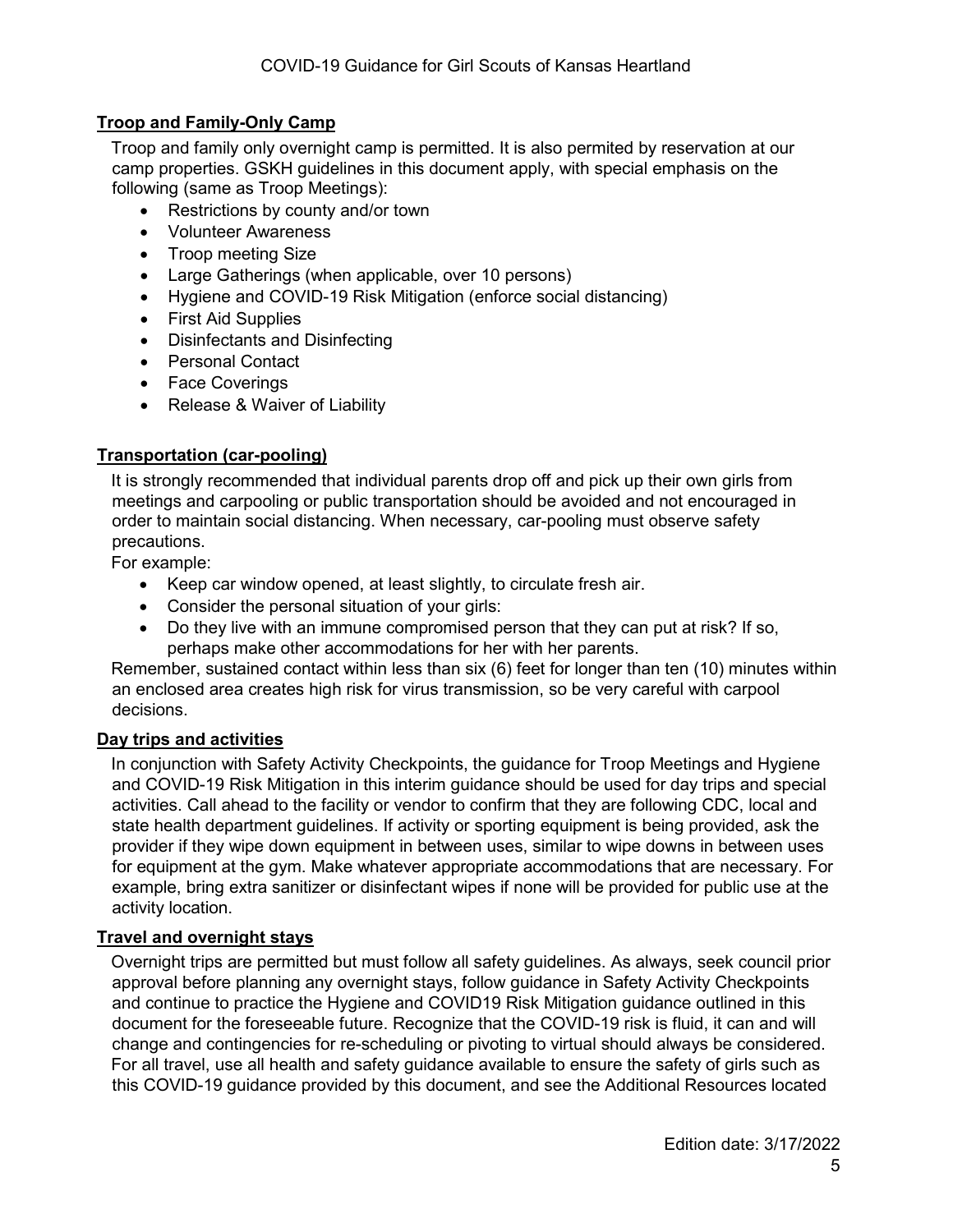at the bottom of this document, the CDC (always), state and local health authority guidance or restrictions, and Safety Activity Checkpoints.

# <span id="page-6-0"></span>**HYGIENE GUIDANCE**

# <span id="page-6-1"></span>**Hygiene and COVID-19 Risk Mitigation**

Follow and utilize the print resources provided b[y](https://nam02.safelinks.protection.outlook.com/?url=https%3A%2F%2Fwww.cdc.gov%2Fcoronavirus%2F2019-ncov%2Fcommunication%2Ffactsheets.html&data=02%7C01%7CLShimborski%40girlscouts.org%7Cbbdf954382c14fbfc22f08d7fce499c7%7Cd1c1cd27efe24fe8a12914d0a91c2139%7C1%7C0%7C637255931677896681&sdata=rGV%2BxPtjuo7ecIwevtALFgXhNHagtqGr4FwHHyP7LS8%3D&reserved=0) health sources such as [CDC](https://www.cdc.gov/coronavirus/2019-ncov/communication/graphics-buttons.html) [o](https://nam02.safelinks.protection.outlook.com/?url=https%3A%2F%2Fwww.cdc.gov%2Fcoronavirus%2F2019-ncov%2Fcommunication%2Ffactsheets.html&data=02%7C01%7CLShimborski%40girlscouts.org%7Cbbdf954382c14fbfc22f08d7fce499c7%7Cd1c1cd27efe24fe8a12914d0a91c2139%7C1%7C0%7C637255931677896681&sdata=rGV%2BxPtjuo7ecIwevtALFgXhNHagtqGr4FwHHyP7LS8%3D&reserved=0)r your local public health department. Share these with girls and other volunteers and ensure that they are practiced during meetings and activities. Place signs in the meeting or activity space to remind girls and other attendees to engage in [everyday preventive](https://nam02.safelinks.protection.outlook.com/?url=https%3A%2F%2Fwww.cdc.gov%2Fcoronavirus%2F2019-ncov%2Fprevent-getting-sick%2Fprevention.html&data=02%7C01%7CLShimborski%40girlscouts.org%7Cbbdf954382c14fbfc22f08d7fce499c7%7Cd1c1cd27efe24fe8a12914d0a91c2139%7C1%7C0%7C637255931677896681&sdata=3OridmMCAfj3tbfYDgI1A%2BozX%2BXP%2BhsmQ7qbHgzcSPk%3D&reserved=0) [actions](https://nam02.safelinks.protection.outlook.com/?url=https%3A%2F%2Fwww.cdc.gov%2Fcoronavirus%2F2019-ncov%2Fprevent-getting-sick%2Fprevention.html&data=02%7C01%7CLShimborski%40girlscouts.org%7Cbbdf954382c14fbfc22f08d7fce499c7%7Cd1c1cd27efe24fe8a12914d0a91c2139%7C1%7C0%7C637255931677896681&sdata=3OridmMCAfj3tbfYDgI1A%2BozX%2BXP%2BhsmQ7qbHgzcSPk%3D&reserved=0) to help prevent the spread of COVID-19.

Signs should include:

- Stay home if you are sick.
- Cough and sneeze into a tissue, throw the tissue in the trash, and wash or sanitize your hands.
- Wash your hands often with soap and water for at least 20 seconds, especially after going to the bathroom; before eating; and after blowing your nose, coughing, or sneezing. If soap and water are not available, use a hand sanitizer that contains at least 60% alcohol.
- Avoid touching your eyes, nose, and mouth. Wash hands if you do touch.

#### <span id="page-6-2"></span>**Personal contact**

Hugs, handshakes, "high-fives," and even activities like the friendship circle can transmit COVID-19 from person to person. Create a safe way for girls and volunteers to greet and end meetings instead (like tapping elbows). Note: Use culturally appropriate messages, materials, and resources.

# <span id="page-6-3"></span>**Face Coverings**

Volunteers should remind girls that Girl Scouts wear face coverings (masks) not only to protect themselves but to protect others. Face coverings are not required, but should be worn at the discretion of the troop leadership or members. Have disposable face coverings on hand for those who need them. Volunteers can teach girls [how to handle](https://nam02.safelinks.protection.outlook.com/?url=https%3A%2F%2Fwww.cdc.gov%2Fcoronavirus%2F2019-ncov%2Fprevent-getting-sick%2Fdiy-cloth-face-coverings.html&data=02%7C01%7CLShimborski%40girlscouts.org%7Cbbdf954382c14fbfc22f08d7fce499c7%7Cd1c1cd27efe24fe8a12914d0a91c2139%7C1%7C0%7C637255931677916672&sdata=THUJCqNuHy8hyHXE1vbHbagIpHpsiJD70LVcbvknpxY%3D&reserved=0) [their face coverings](https://nam02.safelinks.protection.outlook.com/?url=https%3A%2F%2Fwww.cdc.gov%2Fcoronavirus%2F2019-ncov%2Fprevent-getting-sick%2Fdiy-cloth-face-coverings.html&data=02%7C01%7CLShimborski%40girlscouts.org%7Cbbdf954382c14fbfc22f08d7fce499c7%7Cd1c1cd27efe24fe8a12914d0a91c2139%7C1%7C0%7C637255931677916672&sdata=THUJCqNuHy8hyHXE1vbHbagIpHpsiJD70LVcbvknpxY%3D&reserved=0) so that the coverings are effective.

#### <span id="page-6-4"></span>**Food, Dining and Snacks**

Be careful when handling and serving food and have girls be careful with each other when eating.

Safety recommendations for food, dining and snacks include:

- Encourage girls to bring their own foods to eat (bag lunch or dinner).
- Encourage girls not to share their food after having touched it, such as a bag of chips.
- Individually wrapped items are recommended.
- If providing snacks, especially if unwrapped, have one person, wearing gloves, hand out items to each person, such as with cupcakes or cookies.
- Use a serving spoon or scoop rather than reaching into a bag or bowl of snacks.
- Use a buffet line only if staffed with a safely protected server with face coverings and gloves.
- Avoid "serve yourself" buffets.
- Public dining only as permitted in your local jurisdiction.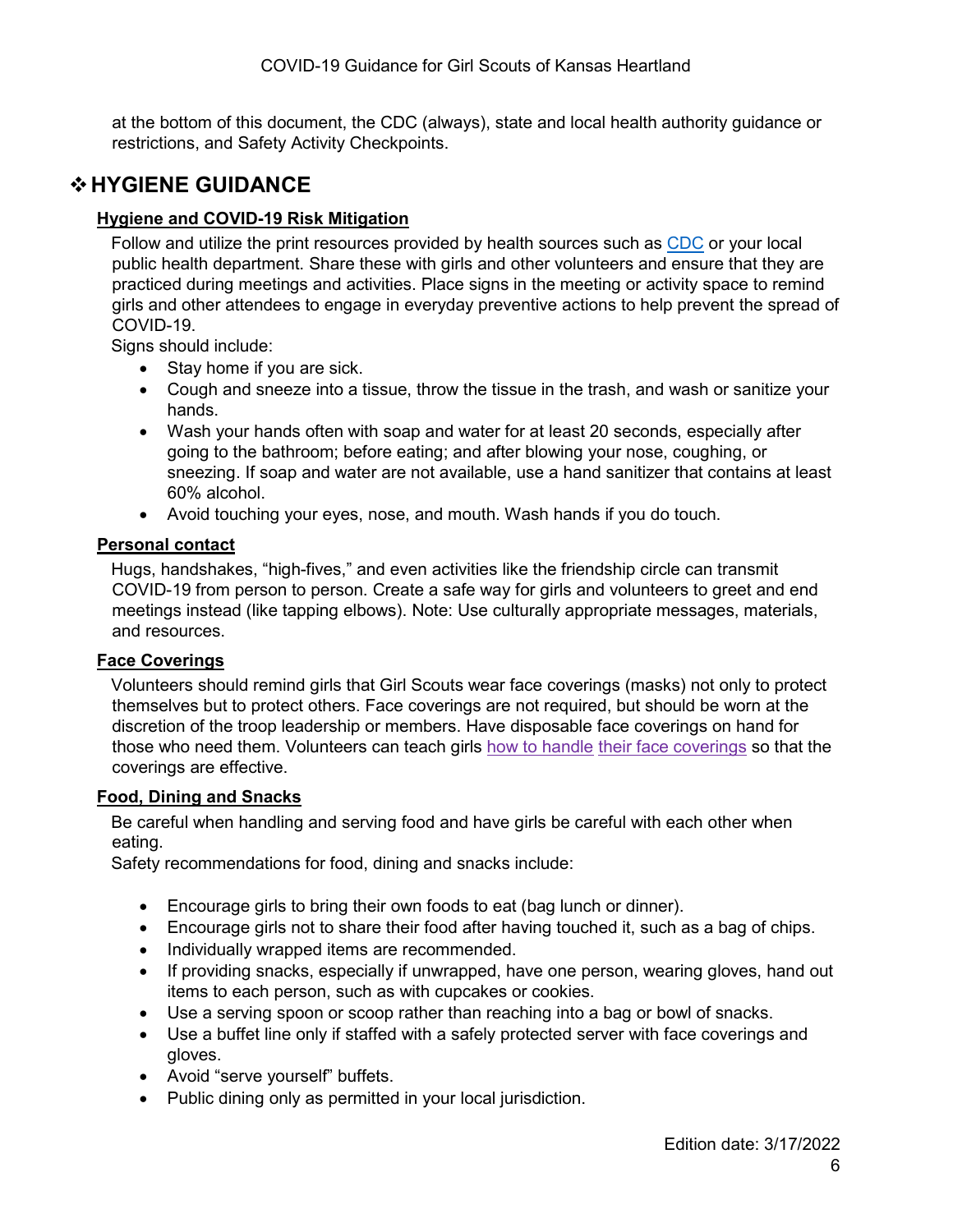- If serving family style, have one person, wearing clean gloves, serve everyone on clean plates.
- Use disposable plates, forks, napkins, etc. when possible.
- Encourage girls to bring foods they can easily cook themselves (a prepacked foil pack) or hotdog for outdoor cooking.
- Ensure everyone handling food, those serving, girls, adults, wash hands (even if they will be wearing gloves) prior to any food prep or meals, following CDC handwashing guidelines.
- If sharing outdoor cooking utensils (roasting forks), they should be washed and sanitized between each use or bring enough utensils so that each person gets their own.

## <span id="page-7-0"></span>**Restrooms**

Be very careful in public restrooms. It is ideal to have automatic flushers and sensory faucets to wash hands. If these are not available, girls and adults should get in the habit of using tissue or paper towel to open doors and latches, touching as little as possible. Restrooms and toilets are fraught with germs normally, and more so now considering the contagion of coronavirus.

# <span id="page-7-1"></span>**FIRST AID AND DISINFECTANT GUIDANCE**

# <span id="page-7-2"></span>**First Aid Supplies**

Troop first aid supplies should include COVID-19 prevention items including hand sanitizer (at least 60% alcohol), tissues, disposable face covering, and disinfectants. Trash baskets or bags should be supplied for meeting and activity spaces, if not already available. Disposable or nocontact thermometers may be added to supplies if available and not cost-prohibitive.

# <span id="page-7-3"></span>**First Aid / CPR Training**

Keep skills up to date for any emergency. Refer to [www.kansasgirlscouts.org](http://www.kansasgirlscouts.org/) for training that may be available during this time.

# <span id="page-7-4"></span>**Disinfectants and Disinfecting.**

Routinely clean and disinfect surface[s](https://www.cdc.gov/coronavirus/2019-ncov/community/organizations/cleaning-disinfection.html) and objects that are frequently touched (i.e., table tops, markers, scissors, etc.). Use a household cleaner, or see the [EPA's list of effective cleaners](https://cfpub.epa.gov/giwiz/disinfectants/index.cfm) approved for use against COVID-19. Follow the manufacturer's instructions for all cleaning and disinfection products (e.g., concentration, application method and contact time, etc.). Household bleach is effective against COVID-19 for up to 24 hours when properly diluted. Check that the bleach is not expired and determine if it can be used on a given surface. Follow the manufacturer's instructions for application and proper ventilation. Never mix household bleach with ammonia or any other cleanser.

To prepare a bleach solution, mix:

5 tablespoons ( $1/3<sup>rd</sup>$  cup) bleach per gallon of water or

4 teaspoons bleach per quart of water

# <span id="page-7-5"></span>**FDA Warning**

The FDA advised consumers (6/19/2020) not to use any hand sanitizer manufactured by Eskbiochem SA de CV in Mexico, due to the potential presence of methanol (wood alcohol), a substance that can be toxic when absorbed through the skin or ingested. FDA has identified the following products manufactured by Eskbiochem:All-Clean Hand Sanitizer (NDC: 74589-002-01)

- Esk Biochem Hand Sanitizer (NDC: 74589-007-01)
- CleanCare NoGerm Advanced Hand Sanitizer 75% Alcohol (NDC: 74589-008-04)
- Lavar 70 Gel Hand Sanitizer (NDC: 74589-006-01)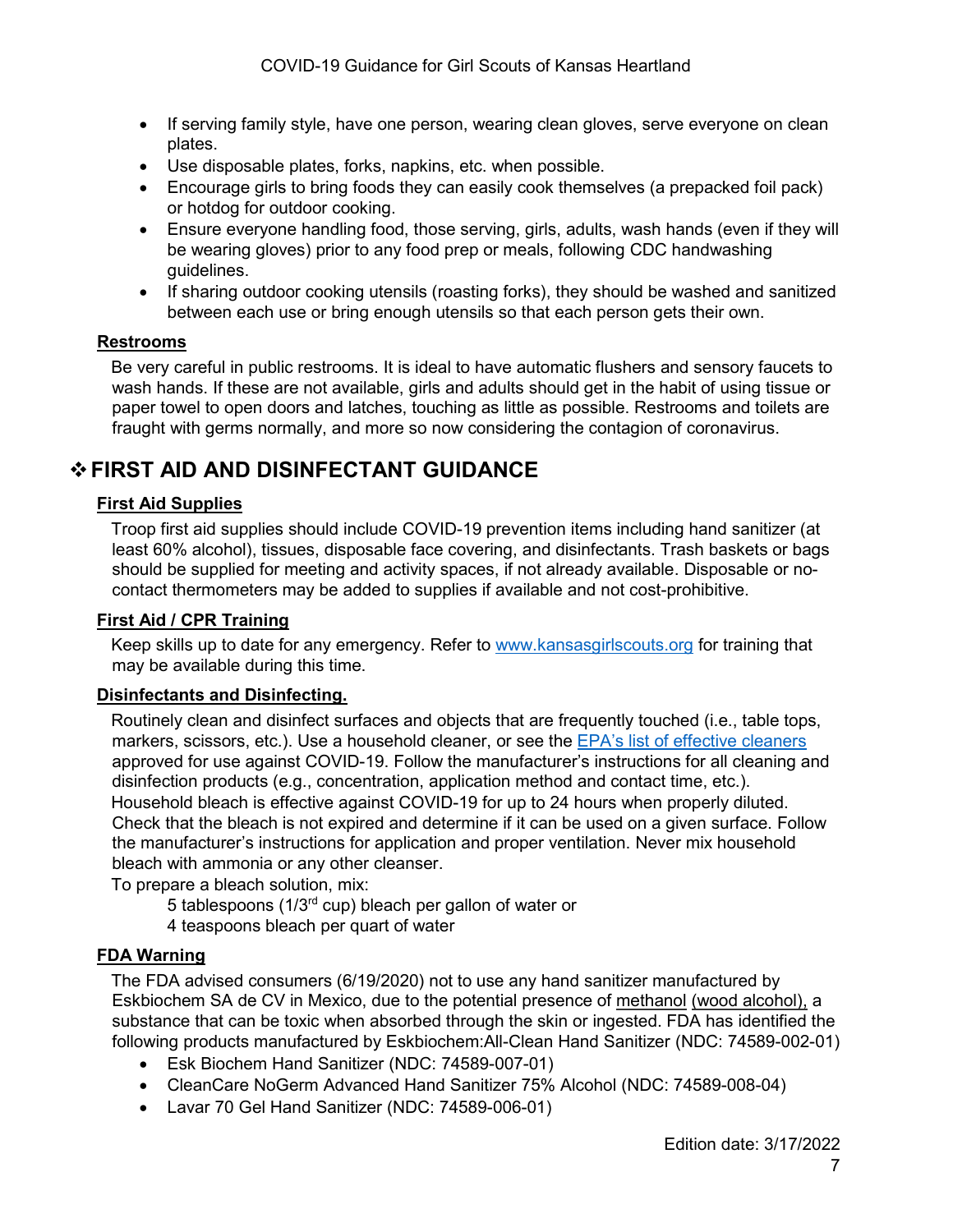- The Good Gel Antibacterial Gel Hand Sanitizer (NDC: 74589-010-10)
- CleanCare NoGerm Advanced Hand Sanitizer 80% Alcohol (NDC: 74589-005-03)
- CleanCare NoGerm Advanced Hand Sanitizer 75% Alcohol (NDC: 74589-009-01)
- CleanCare NoGerm Advanced Hand Sanitizer 80% Alcohol (NDC: 74589-003-01)
- Saniderm Advanced Hand Sanitizer (NDC: 74589-001-01)

Methanol is not an acceptable ingredient for hand sanitizers and should not be used due to its toxic effects. Stay completely away from sanitizers containing methanol.

Consumers who have been exposed to hand sanitizer containing methanol should seek immediate treatment, which is critical for potential reversal of toxic effects of methanol poisoning.

# <span id="page-8-0"></span>**REPORTING COVID-19 POSITIVE INCIDENT**

# <span id="page-8-1"></span>**Reporting and communicating a positive COVID 19 test**

Reporting and communicating a positive COVID 19 test should be managed by the troop volunteer. Council should be made aware of the positive COVD 19 test via submission of this [form.](https://form.jotform.com/212915786639066) If support is needed, contact Jennifer Urban, Human Resources Director at [jurban@gskh.org.](mailto:jurban@gskh.org)

## Remember:

*All health information is private/confidential and to be shared only on a need to know basis. There are laws and regulations governing sharing of health data.*

**The troop volunteer**, will notify parents and others about a positive test result; the tester's identity is confidential.

The troop volunteer will:

- Record the facts.
- Create a file to keep all information related to the incident together.
- Notify the facility or homeowner where a troop has met.
- Contact the parents of anyone who may have been exposed, or other adult volunteers.

**Remember - Do not share the positive tester's identity.**

# <span id="page-8-2"></span>**RELEASE & WAIVER OF LIABILITY**

The Girl Scouts of Kansas Heartland COVID-19 Release and Waive[r](https://girlscoutsconnect.sharepoint.com/:w:/r/sites/RiskandSafety/_layouts/15/Doc.aspx?sourcedoc=%7B87E3A3CE-744E-429A-AC2F-B6194B8C76C9%7D&file=Release%20%26%20Waiver.Council%20Template.Assumption%20of%20COVID19%20Risk.docx&action=default&mobileredirect=true) provided in the documents section at www.kansasgirlscouts.org is what can be used to emphasize and document the assumption of risk and waiver of liability related to COVID-19 in order to protect the council, SU and troop.

# <span id="page-8-3"></span>**ADDITIONAL RESOURCES:**

# <span id="page-8-4"></span>**Event Risk Assessment Planning Tool**

This current interactive map published by Georgia Tech College of Sciences is a planning tool for troop meetings, service unit meetings and Girl Scout events. Insert the size of a meeting (number of attendees) on the sliding scale to the left and then click on the destination state and county on the interactive map. Once the map link is clicked, a likelihood percentage appears which indicates the risk of COVID-19 exposure or the likelihood of contracting COVID at a gathering given the levels of infection, by county, nationwide. Find out more information on this interactive tool by visiting the Georgia Tech college of Sciences homepage. [Georgia Tech -](https://covid19risk.biosci.gatech.edu/) [Event Risk Assessment Planning Tool](https://covid19risk.biosci.gatech.edu/)